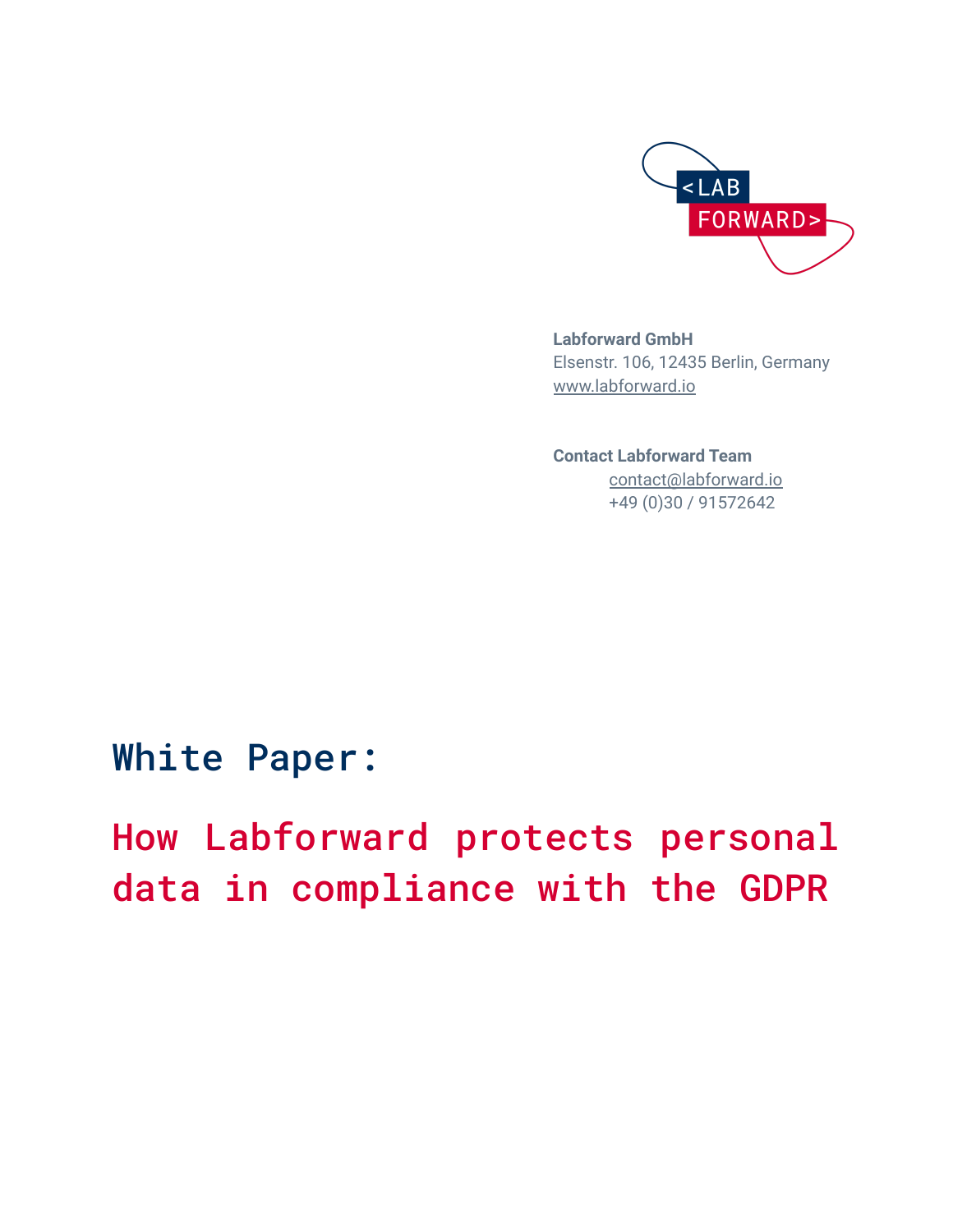# How Labforward protects personal data in compliance with the GDPR

# <span id="page-1-0"></span>Table of Contents

| How Labforward protects personal data in compliance with the GDPR |                |
|-------------------------------------------------------------------|----------------|
| <b>Table of Contents</b>                                          |                |
| Introduction                                                      | $\overline{2}$ |
| <b>Executive Summary</b>                                          | 3              |
| Data Privacy by Design and Default                                | 4              |
| <b>GDPR-compliant hosting options</b>                             | 5              |
| <b>Transparent and easy-to-understand Privacy Policy</b>          | 6              |
| <b>Table of Content</b>                                           | 6              |
| <b>Technical and Organizational Measures</b>                      | $\overline{7}$ |
| a. Physical access control                                        | 7              |
| b. System access control                                          | 7              |
| c. Authorization control                                          | 7              |
| d. Transmission control                                           | 8              |
| e. Input control                                                  | 8              |
| f. Order control                                                  | 8              |
| g. Availability control                                           | 9              |
| h. Separation requirement                                         | 9              |
| <b>Data Processing Agreement</b>                                  | 10             |
| <b>Software Vulnerability Management</b>                          | 11             |
| <b>External Audit</b>                                             | 12             |
| <b>ISO 9001 Certification</b>                                     | 13             |
|                                                                   |                |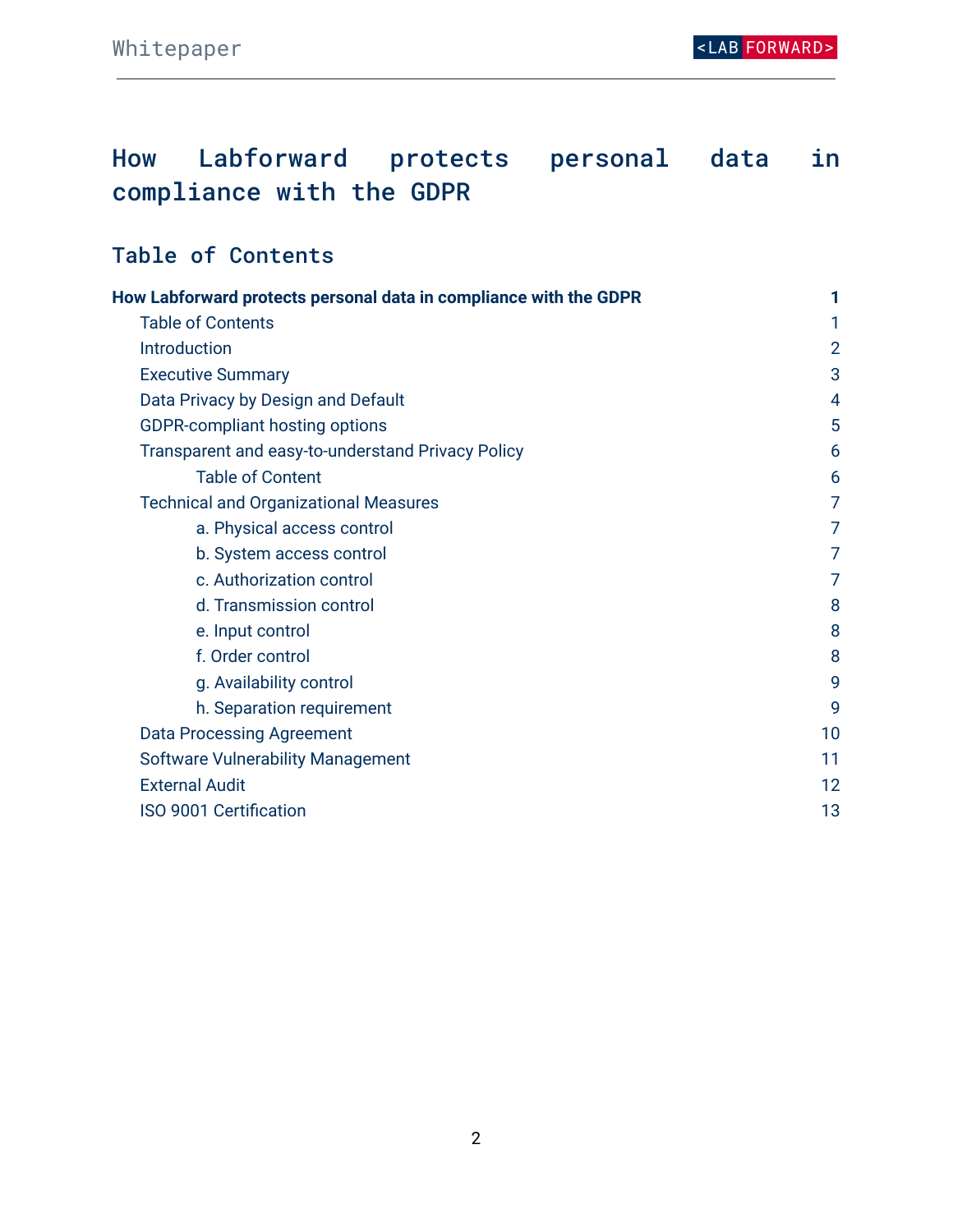### <span id="page-2-0"></span>Introduction

When the General Data Protection Regulation (GDPR) came into effect in 2018, many companies were left unprepared. A 2017 survey [conducted](https://www.marsh.com/content/dam/marsh/Documents/PDF/US-en/Cyber-Survey-Report-2017.pdf) by Marsh & McLennan of over 1300 executives showed that only months before the GDPR came into effect, only 8% of respondents felt they were fully compliant with the upcoming changes. That number undoubtedly improved somewhat by the May 2018 deadline, but this survey result does speak volumes about the lack of preparedness across the board when it comes to data privacy.

Even more interesting is the correlation that was found between GDPR preparedness and cybersecurity preparedness:

# > Companies that were partially or fully ready for the GDPR were more than **three times more likely to adopt cybersecurity measures**.

Why is this worth highlighting?

It is true that protecting the personal data of employees should be a top priority for every organization. Pharmaceutical companies, universities and other R&D organizations in particular, have even more reason to care about the data protection practices of their software vendors, as they also care a lot about protecting their scientific data (including but not limited to valuable intellectual property). When choosing a software vendor, you want to be confident in the vendor's commitment and capability to keep data safe, whether it is personal data or scientific data.

As a software provider that caters to scientists worldwide, including those in the European Union (EU), Labforward considers the introduction of the GDPR to be an important and positive development. On our journey to be GDPR-ready by May 2018, we did not just change a few legal documents and call it a day. Rather, we considered this to be an opportunity to strengthen our cybersecurity measures and ensure the entire Labforward team is laser focused on secure data management practices.

At Labforward, we have been focused on data privacy and security since the beginning, and we consider our commitment to implementing best-in-class data protection measures to be essential to our business. In this whitepaper, we will provide a transparent overview of the most important measures that are in place.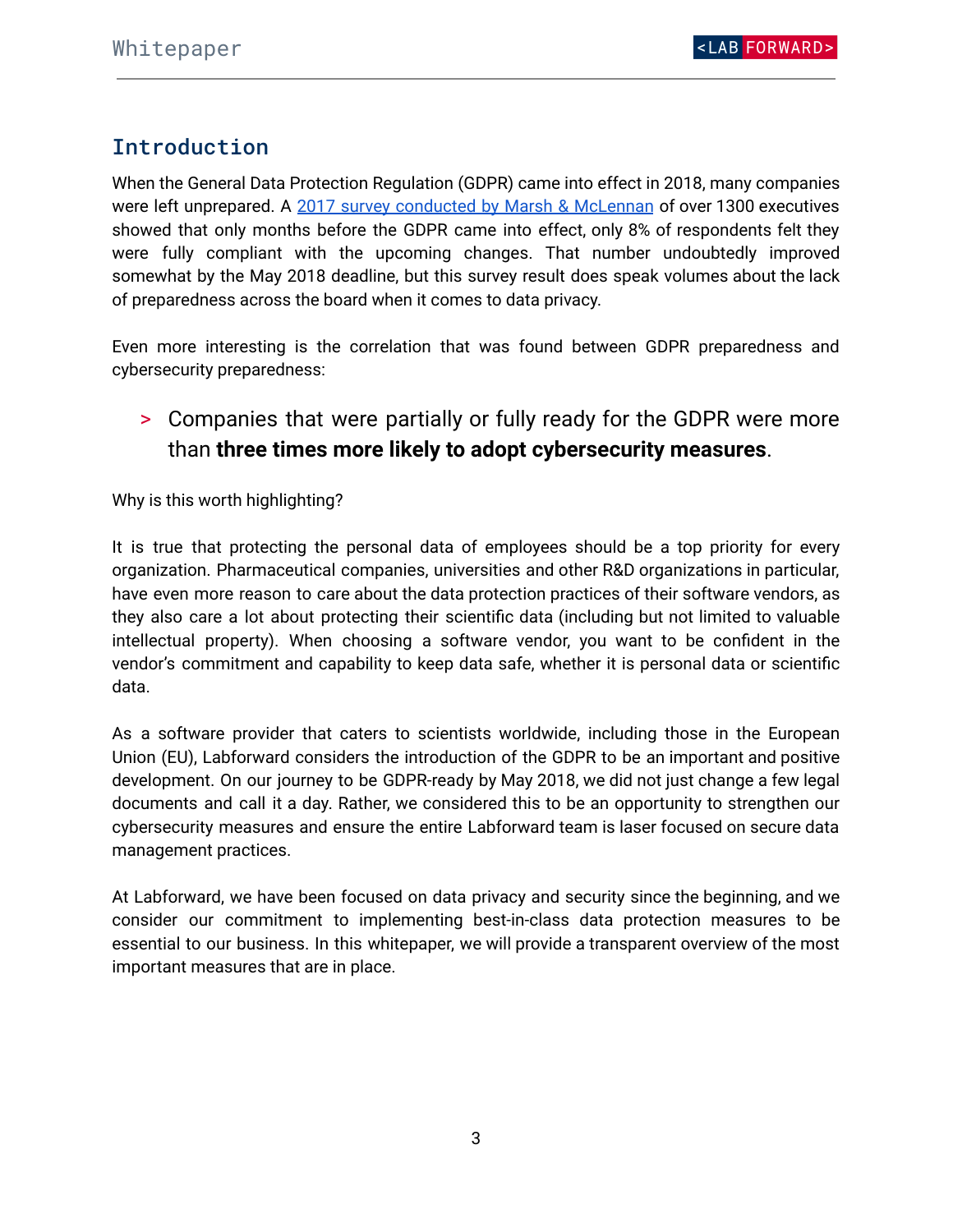### <span id="page-3-0"></span>Executive Summary

To ensure data protection and compliance with the GDPR, Labforward GmbH is:

- 1. Integrating data protection principles into our software development process (**Data Privacy by Design and Default**).
- 2. Offering customers the choice between two **GDPR-compliant hosting solutions**, either with a Public Cloud hosted in Germany, or On-Premises deployment of our software.
- 3. Making our [privacy](https://www.labforward.io/privacy) policy easy to understand and transparent, so anyone can figure out what kind of personal data is collected, stored, and used.
- 4. Implementing and documenting **technical and organizational measures** to protect personal data.
- 5. Offering a **Data [Processing](https://www.labforward.io/gdpr-dpa/) Agreement** to customers who choose our SaaS solution, in order to clearly regulate Labforward's role as a Data Processor.
- 6. Applying modern **software vulnerability management practices**, and transparently publishing security updates in our **[Security](https://www.labforward.io/security-center/) Center**.
- 7. **Auditing our data protection practices** with an external provider to ensure we identify and correct any gaps.
- 8. Documenting our internal processes in our Quality Management System, training our staff and achieving **ISO 9001 [certification](https://www.labforward.io/wp-content/uploads/2022/02/2021-11-29-Labforward-ISO-9001-certificate.pdf)** status.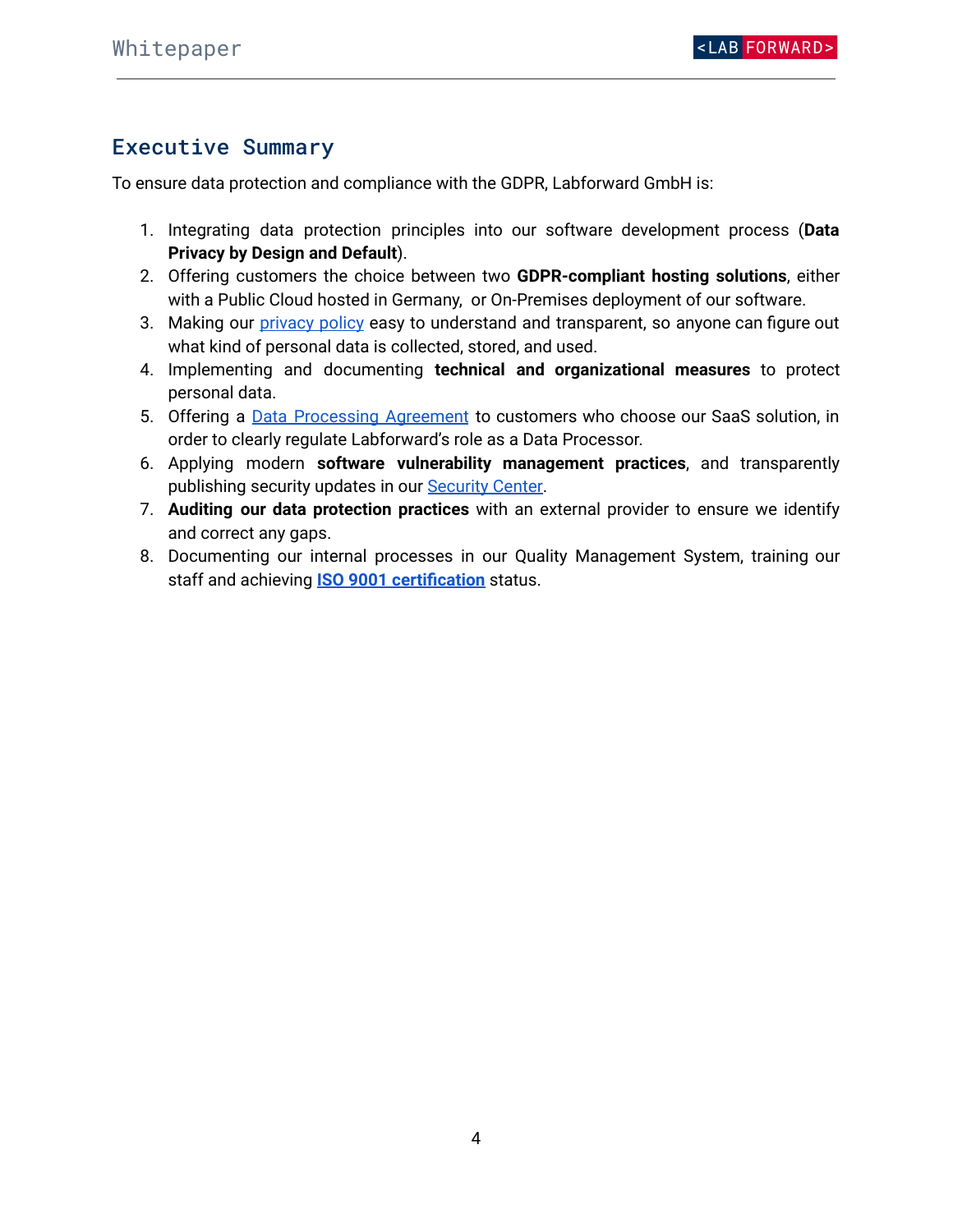### <span id="page-4-0"></span>**1. Data Privacy by Design and Default**

Data Privacy by Design and Default is all about considering data protection issues upfront. Software companies typically have no specific obligations about how to design and build products for optimal data protection performance, but in practice they need to consider the requirements of their customers who are the data controllers in order to be successful. Labforward is no exception here - when building our software solutions, our product & engineering team need to consider data protection from the onset.

The below checklist provides a good overview of how data protection is embedded in our software development processes (source: [ICO\)](https://ico.org.uk/for-organisations/guide-to-data-protection/guide-to-the-general-data-protection-regulation-gdpr/accountability-and-governance/data-protection-by-design-and-default/):

 $\Box$  We consider data protection issues as part of the design and implementation of systems, services, products and business practices.

 $\Box$  We make data protection an essential component of the core functionality of our processing systems and services.

 $\Box$  We anticipate risks and privacy-invasive events before they occur, and take steps to prevent harm to individuals.

 $\Box$  We only process the personal data that we need for our purposes(s), and that we only use the data for those purposes.

 $\Box$  We ensure that personal data is automatically protected in any IT system, service, product, and/or business practice, so that individuals should not have to take any specific action to protect their privacy.

 $\Box$  We provide the identity and contact information of those responsible for data protection both within our organisation and to individuals.

 $\Box$  We adopt a 'plain language' policy for any public documents so that individuals easily understand what we are doing with their personal data.

 $\Box$  We provide individuals with tools so they can determine how we are using their personal data, and whether our policies are being properly enforced.

 $\Box$  We offer strong privacy defaults, user-friendly options and controls, and respect user preferences.

 $\Box$  We only use data processors that provide sufficient guarantees of their technical and organisational measures for data protection by design.

 $\Box$  When we use other systems, services or products in our processing activities, we make sure that we only use those whose designers and manufacturers take data protection issues into account.

 $\Box$  We use privacy-enhancing technologies (PETs) to assist us in complying with our data protection by design obligations.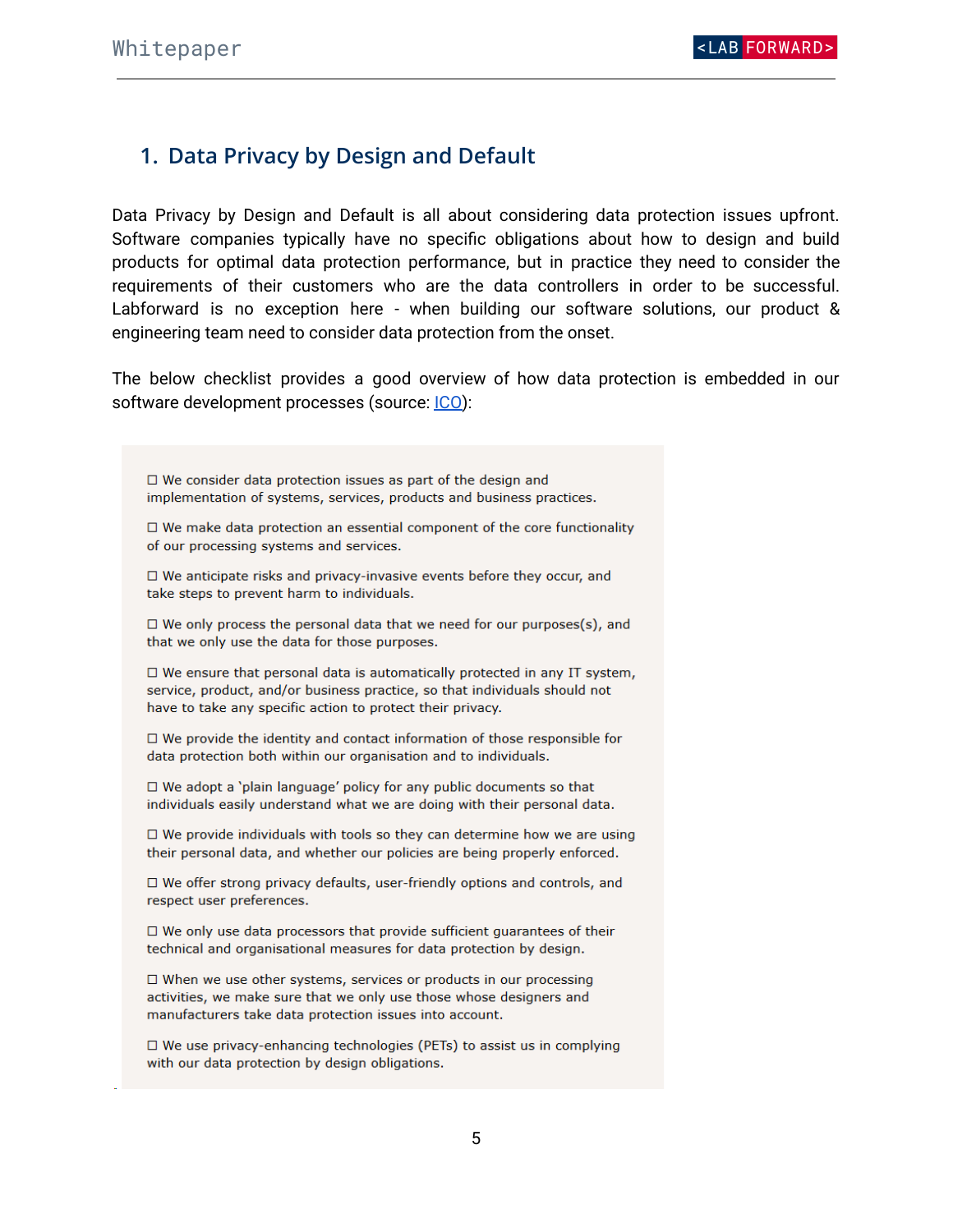# <span id="page-5-0"></span>**2. GDPR-compliant hosting options**

Labforward customers can choose between two hosting options for our software solutions:

1) Using our Cloud solution, which means we take care of all the hosting, deployment and updates to the server. When customers choose this option, they assign Labforward as their data processor.

Labforward uses Amazon Web Services as its cloud provider, and has selected the eu-central-1 region (Frankfurt) to run its workloads. This means that your data is processed, stored and backed up in the EU, which is critical for GDPR compliance. AWS is an extremely secure cloud service which is regularly certified for compliance & security standards such as **ISO [27001](https://d1.awsstatic.com/certifications/iso_27001_global_certification.pdf)**.

2) Using our On-Premises solution means that you are in full control of how your data is hosted and protected. In this case, Labforward does not act as a data processor and the responsibility for installing the latest updates of the software and performing regular backups sits with your IT team.

So which option is more secure, Cloud or On-Premises? We remain agnostic on this front, both options are secure with the right setup, and it all boils down to a matter of preference in the end. If your organization has an experienced and well-resourced IT team, and it is important that you are able to customize server configurations and exercise full control over your security measures, then On-Premises might be a good option for you. Alternatively, if these customization and control requirements do not necessarily apply to you, then you'll benefit from faster security updates and dedicated application monitoring provided by Labforward at no extra cost. Whatever hosting solution you choose, Labforward is here to support you.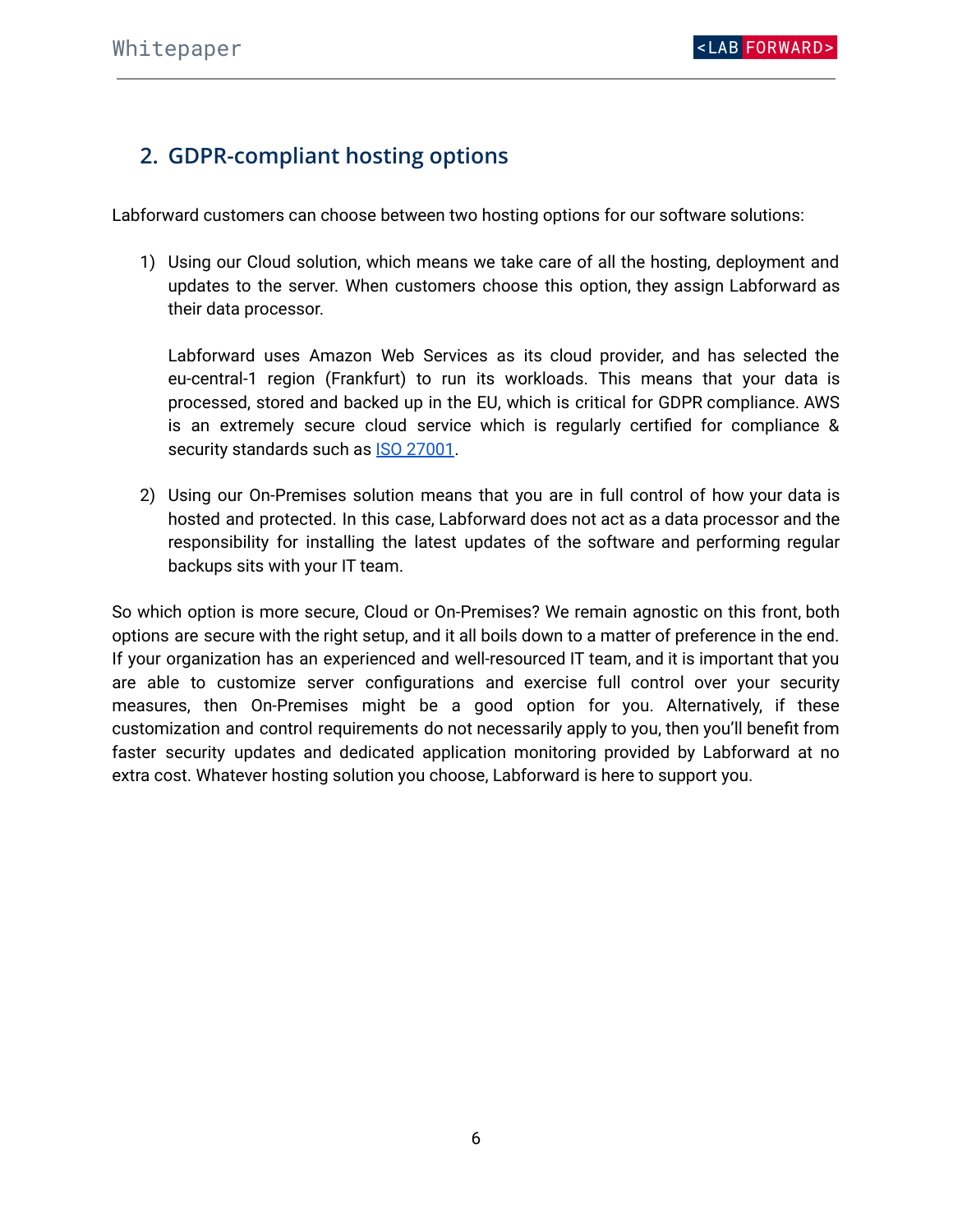### <span id="page-6-0"></span>**3. Transparent and easy-to-understand Privacy Policy**

How often do you see a privacy policy that can easily be read by 8th grade students? That is exactly the goal we set for ourselves when writing our privacy policy. Privacy policies should be easy to understand. Completely transparent, and written for the users of the software, not for lawyers.

The most important sections in our privacy policy score an 8.8 on the "Flesch–Kincaid" reading grade level. This means that it was written in plain English, and can be easily understood by 13 to 15-year-old students.

Moreover, we created a table of content for our privacy policy so that users can easily pick and choose the topics that they are most interested in. No more endless scrolling!

#### <span id="page-6-1"></span>Table of Content

- **1. Identity of [Labforward](https://www.labforward.io/privacy/#pr1)**
- **2. What [information](https://www.labforward.io/privacy/#pr2) do we collect?**
- **3. What do we use your [information](https://www.labforward.io/privacy/#pr3) for?**
- **4. [Legal](https://www.labforward.io/privacy/#pr4) basis**
- **5. How do we protect your [information?](https://www.labforward.io/privacy/#pr5)**
- **6. Do we disclose any [information](https://www.labforward.io/privacy/#pr6) to outside parties?**
- **7. [Third](https://www.labforward.io/privacy/#pr7) party links**
- **8. Where do we store the [information?](https://www.labforward.io/privacy/#pr8)**
- **9. Access, data portability, migration, and transfer back [assistance](https://www.labforward.io/privacy/#pr9)**
- **10. Request for [rectification,](https://www.labforward.io/privacy/#pr10) restriction or erasure of the personal data**
- **11. Data [retention](https://www.labforward.io/privacy/#pr11)**
- **12. [Accountability](https://www.labforward.io/privacy/#pr12)**
- **13. [Cooperation](https://www.labforward.io/privacy/#pr13)**
- **14. Your [consent](https://www.labforward.io/privacy/#pr14)**
- **15. [Changes](https://www.labforward.io/privacy/#pr15) to our privacy policy**
- **16. [Complaint](https://www.labforward.io/privacy/#pr16)**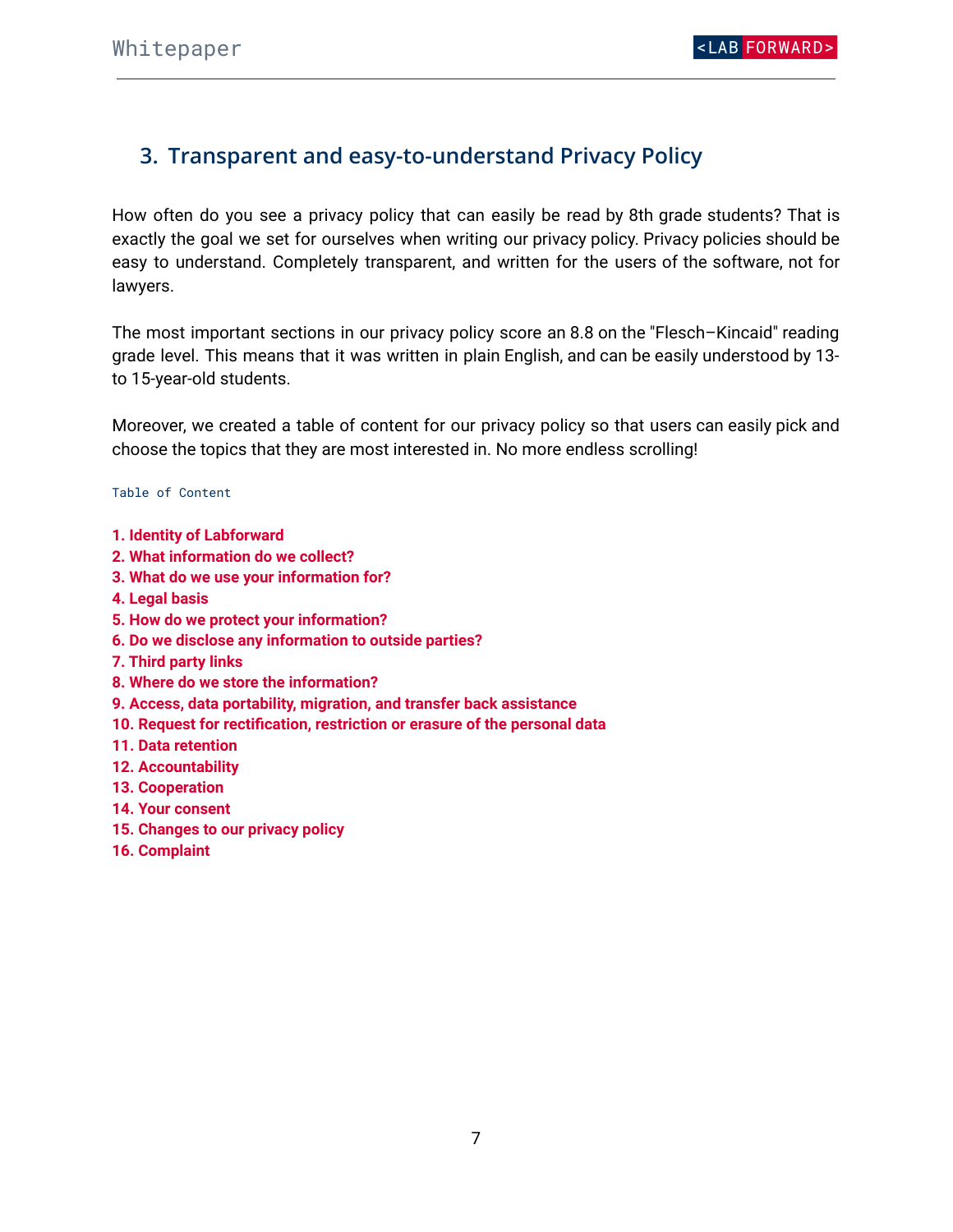# <span id="page-7-0"></span>**4. Technical and Organizational Measures**

Labforward implemented several data protection measures in line with the requirements of [Article](https://gdpr-info.eu/art-32-gdpr/) 32 of the GDPR. This includes making sure that we employ an appropriate level of protection of personal data, avoiding unauthorized access to such data, while continuously monitoring and evaluating the reliability of these procedures.

#### <span id="page-7-1"></span>a. Physical access control

Measures to prevent unauthorized persons from gaining access to data processing systems with which personal data are processed or used:

- > Keys / key allocation
- > Door security (electric door openers, etc.)
- > Visitor control, escort and briefing

### <span id="page-7-2"></span>b. System access control

Measures to prevent the use of data processing systems by unauthorized persons:

- > Assignment of user rights
- > Creation of user profiles
- > Password procedures
- > Authentication with username / password
- > Assignment of user profiles to IT systems
- > Automatic locking
- > Individual user accounts for authorized users (not root)
- > Use of anti-virus software
- > Encryption of data carriers in laptops / notebooks

### <span id="page-7-3"></span>c. Authorization control

Measures to ensure that those authorized to use a data processing system can only access the data subject to their access authorization and that personal data cannot be unauthorized, read, copied, modified or removed during processing, use or after storage:

- > Demand-oriented design of an authorization concept and access rights, as well as their monitoring and logging.
- > Administration of rights by system administrator
- > Number of administrators reduced to the bare minimum
- > Password policy incl. password length, password change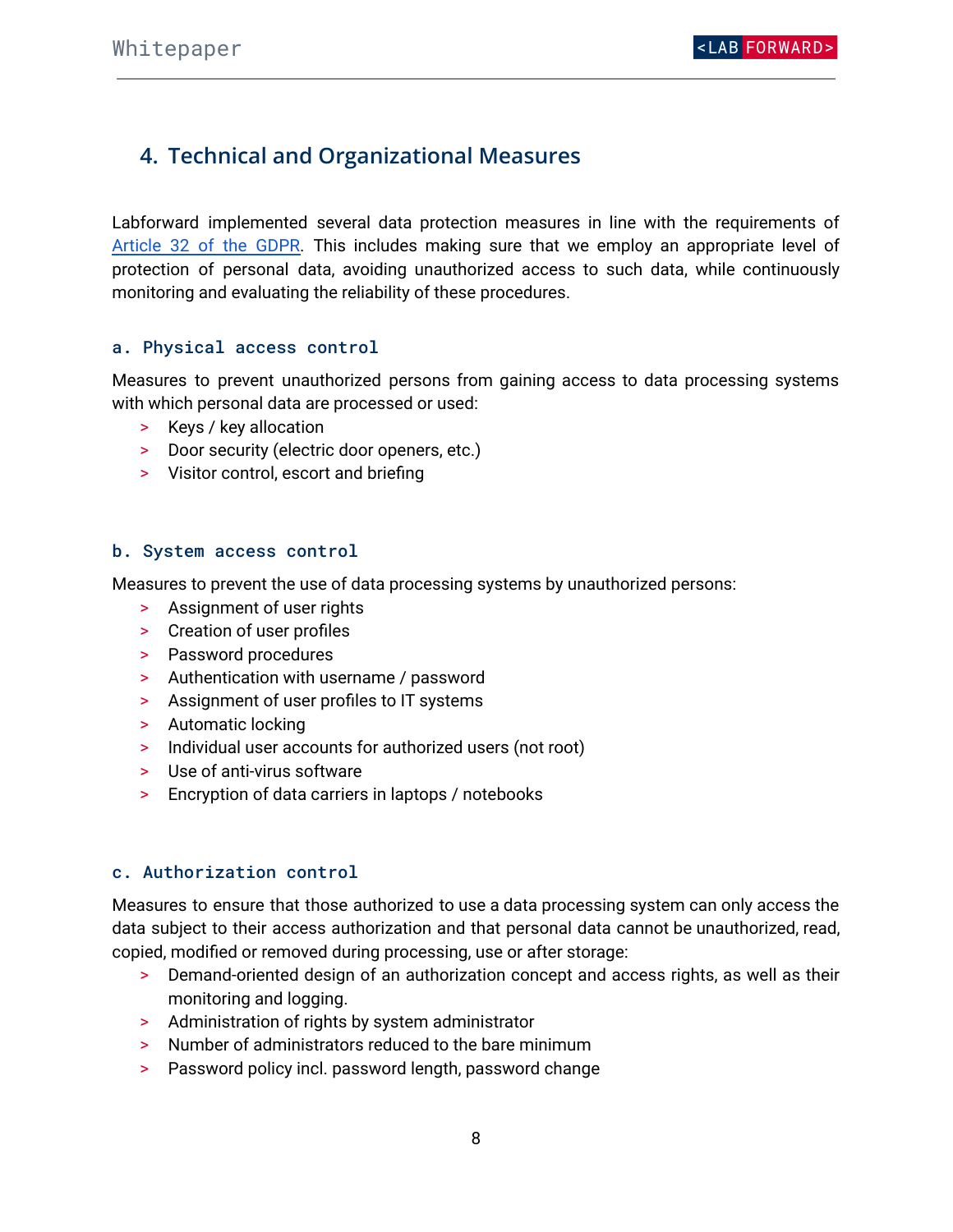- > Logging of accesses to applications, especially when entering, changing and deleting data
- > Encryption of data carriers
- > Job assignment and logging only in written form via ticket system
- > Automatic generation of log files, where technically possible and reasonable, as well as evaluation of these logs in case of suspicion.

### <span id="page-8-0"></span>d. Transmission control

Measures to ensure that personal data cannot be read, copied, altered or removed without authorization during electronic transmission or while being transported or stored on data media, and that it is possible to verify and determine to which entities personal data is intended to be transmitted by data transmission equipment:

- > No physical storage or transport of personal data.
- > Logging of logins
- > Encryption and tunnel connections (SSL, VPN, opt.)

#### <span id="page-8-1"></span>e. Input control

Measures to ensure that it is possible to verify retrospectively whether and by whom personal data have been entered, modified or removed in data processing systems:

- > Logging of commissioned database changes
- > Proof of commissioning and successful processing in the ticket system
- > Assignment of rights to enter, change and delete data on the basis of an authorization concept.

#### <span id="page-8-2"></span>f. Order control

Measures to ensure that personal data processed on behalf of the customer can only be processed in accordance with the customer's instructions:

- > Selection of the contractor under due diligence aspects (in particular with regard to data security).
- > Prior review and documentation of the security measures taken by the contractor
- > Written instructions to the contractor (e.g. by order processing agreement)
- > Contractor has appointed data protection officer
- > Ensuring the return/destruction of data after completion of the order
- > Obligation of employees to maintain data secrecy in accordance with § 5 BDSG
- > Control of data security precautions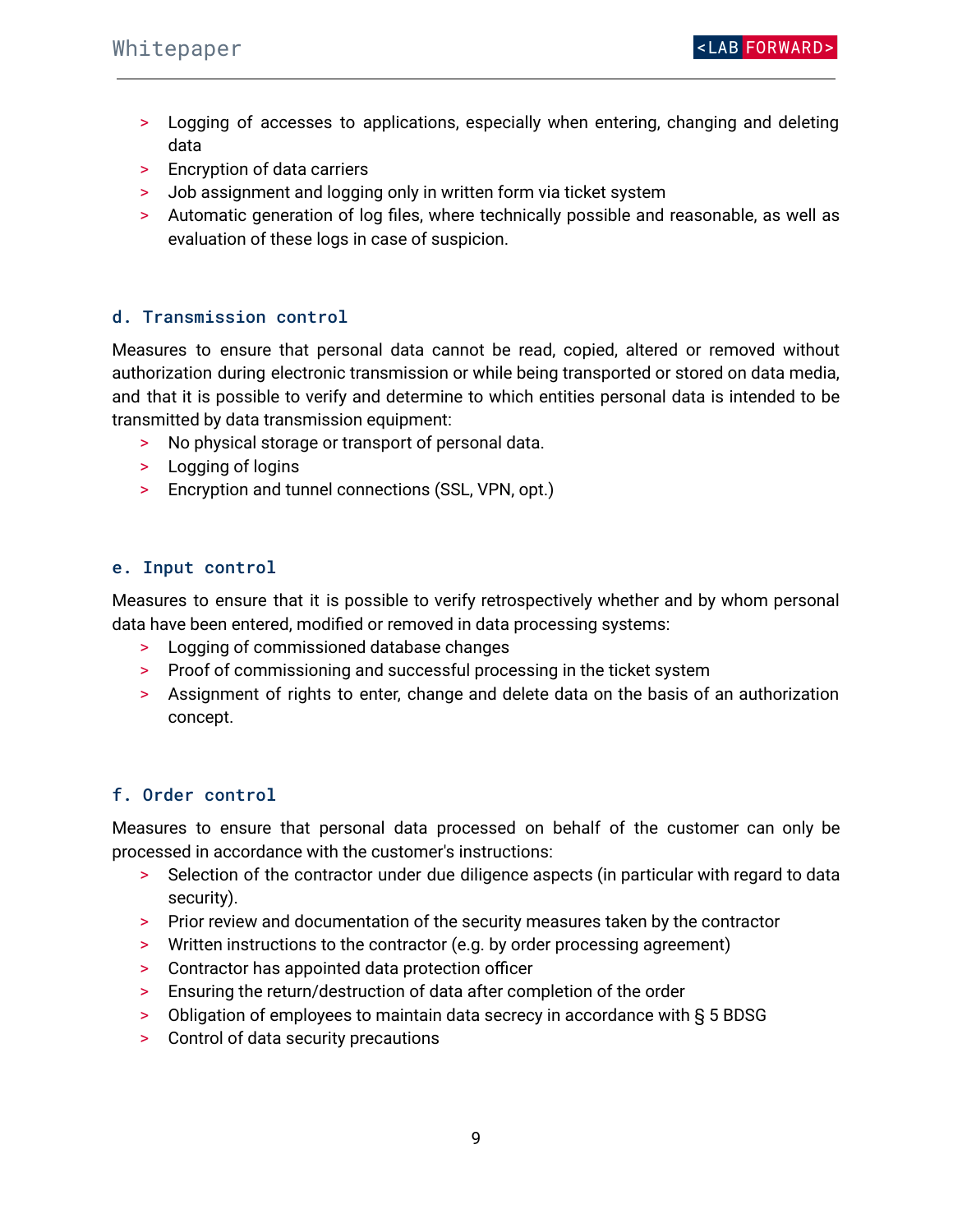### <span id="page-9-0"></span>g. Availability control

Measures to ensure that personal data is protected against accidental destruction or loss:

- > Creation of a backup & recovery concept
- > Testing of data recovery
- > Creating a disaster recovery plan
- > Keeping backup data in a secure, off-site location
- > Avoiding single point of failure as the fundamental concept of all infrastructure
- > Monitoring of infrastructure systems and deployments

#### <span id="page-9-1"></span>h. Separation requirement

- > Measures to ensure that data collected for different purposes can be processed separately.
- > Separate development, test and production data processing
- > Logical client separation
- > Definition of database rights
- > Authorization concept with definition of access rights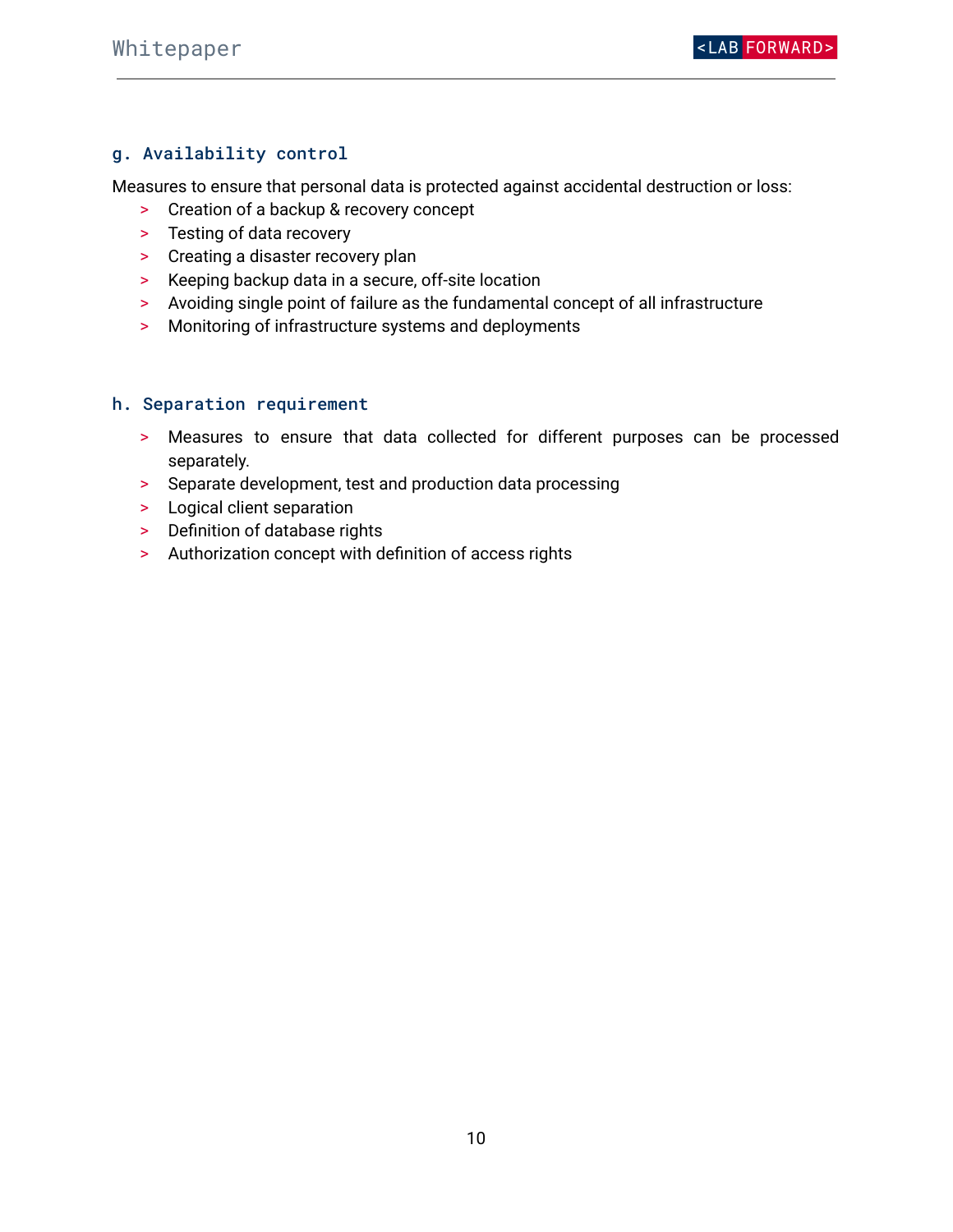## <span id="page-10-0"></span>**5. Data Processing Agreement**

A DPA is a legally binding agreement that is entered between the data controller and the processor. It regulates the scope and purpose, as well as the relationship between the controller and the processor. In our case, our customers (research organizations) who choose to host their research data with Labforward's cloud solution, are data controllers who contract with Labforward as a data processor.

Why is a DPA important? The GDPR requires data controllers to ensure the protection of personal data they handle. If data controllers decide to outsource certain data processing activities, they must be able to demonstrate that their suppliers provide sufficient guarantees to protect the data and act in a GDPR compliant manner.

Signing a DPA achieves the above goal, provided that the data processor has indeed implemented sufficient technical and organizational measures (see section 4). Make sure to check that your data processor includes the following three annexes to the agreement:

- 1. Nature and scope of the data processing
- 2. Data security measures
- 3. A list of approved subcontractors

Labforward's DPA can be accessed here  $(EN | DE)$  $(EN | DE)$  $(EN | DE)$  $(EN | DE)$  $(EN | DE)$  and are part of our Cloud General Terms and Conditions ( $EN | DE$  $EN | DE$  $EN | DE$ ).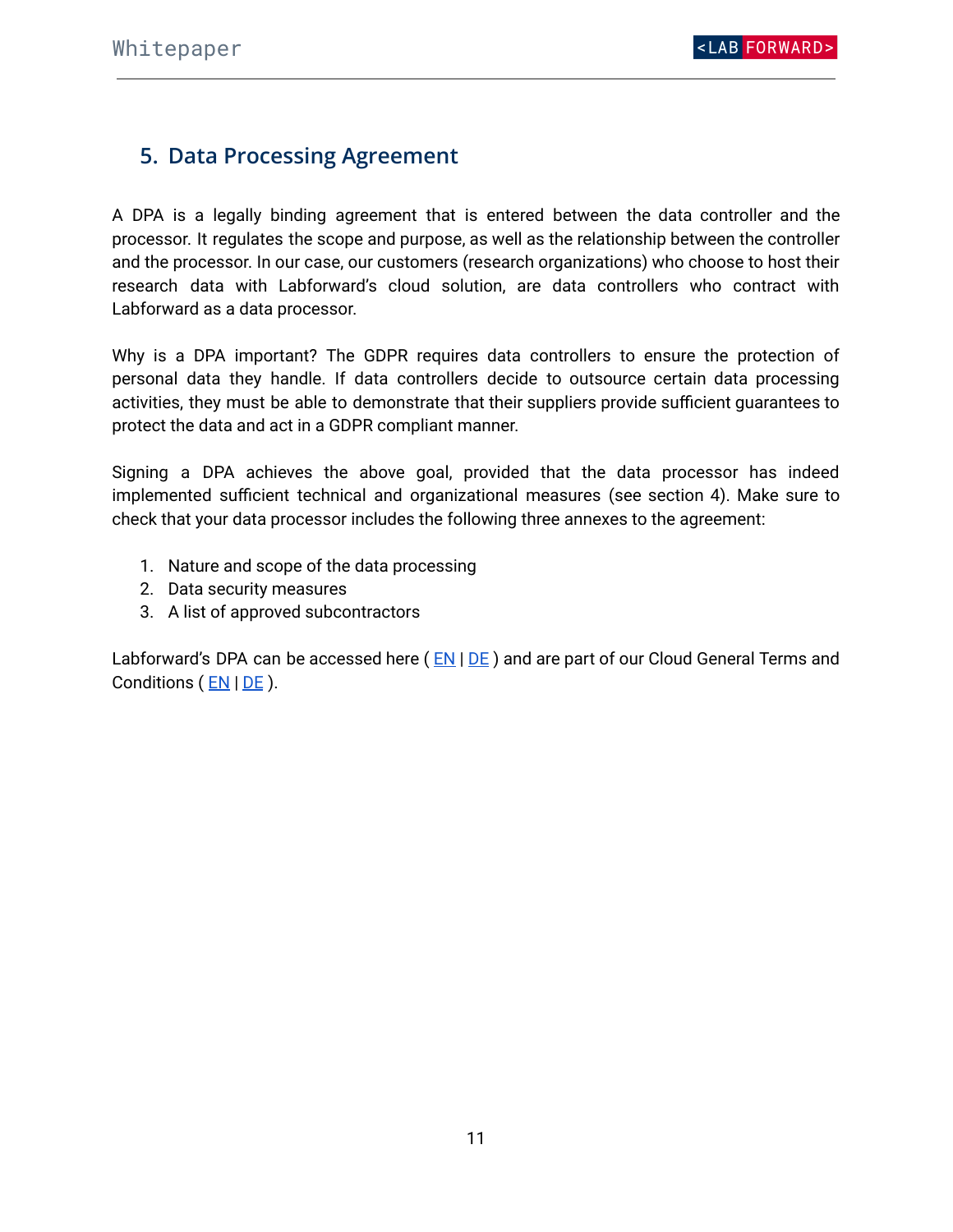### <span id="page-11-0"></span>**6. Software Vulnerability Management**

Vulnerability management refers to the practice of identifying, classifying, prioritizing, remediating, and mitigating security risks in software applications. This is of course a really important part of protecting personal data.

Labforward addresses this topic in multiple ways, of which we would like to highlight the following two approaches:

- 1. Through the use of **Automated Application Scanning** tools, we continuously test our software for possible security threats. These tools scan our applications not only for the Top 10 Web Application Security Risks (OWASP Top 10), but also for SQL injections, vulnerabilities behind authentication, input sanitation problems, SSL, CORS and encryption misconfigurations, and many more.
- 2. We also strongly believe in **Coordinated Vulnerability Disclosure** (CVD) as proven industry best practice to address security vulnerabilities. Through a partnership between security researchers and vendors, CVD ensures vulnerabilities are addressed prior to being made public. To prevent unnecessary risk to customers, security researchers and vendors do not discuss the details of reported vulnerabilities before an update is available.

Whenever we find vulnerabilities and fix them, we will be transparent about this with our customers and post an update in our [Security](https://www.labforward.io/security-center/) Center.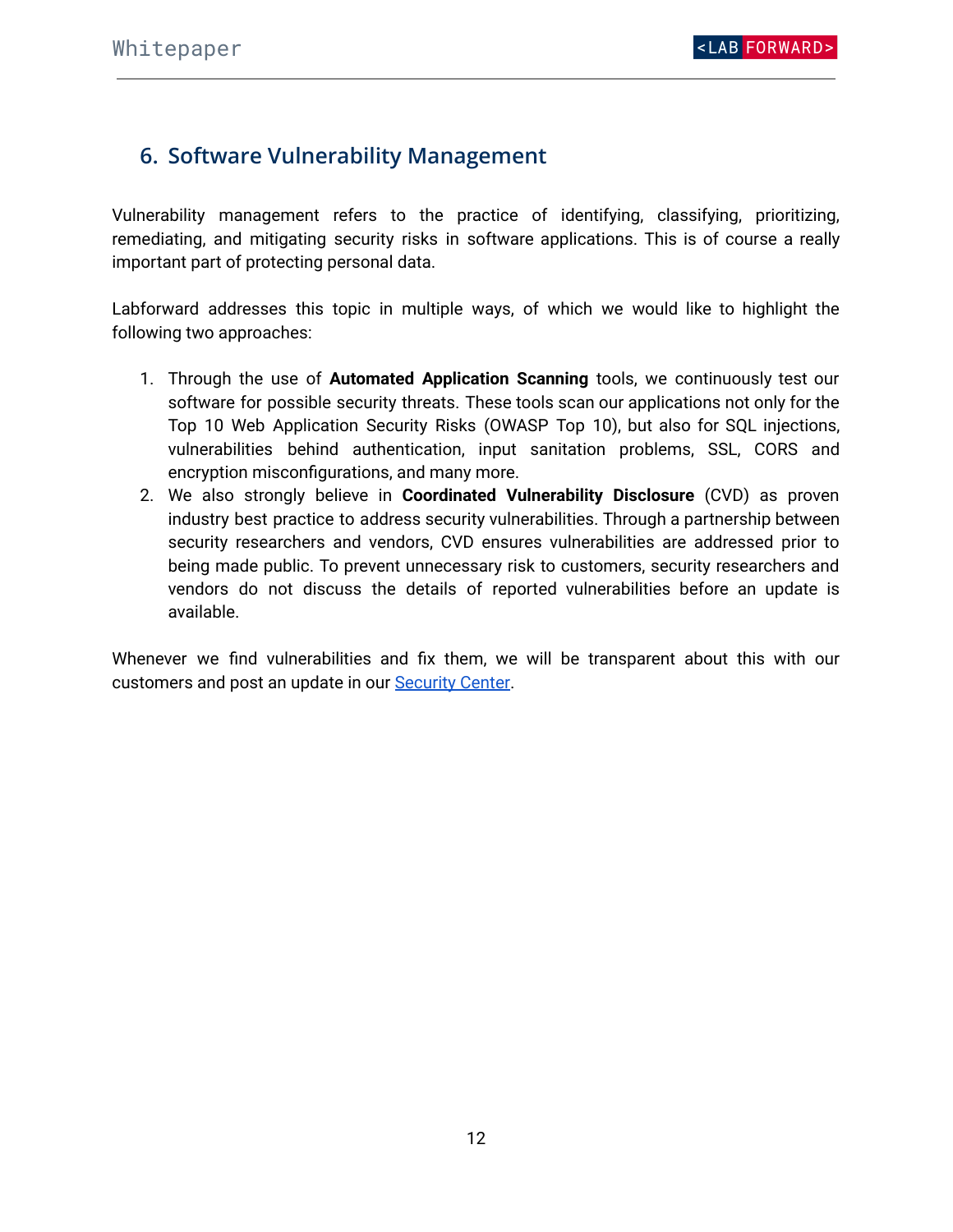# <span id="page-12-0"></span>**7. External Audit**

A data protection audit is a voluntary check of a company's data protection compliance. It is used to determine the compliance of the company with regard to the collection, storage and transfer of personal data. Such an audit includes interviews with employees, document reviews and examinations of the systems and processes.

During a data protection audit, secondary processes are also checked in addition to the core processes in operation. These are processes in the purchasing, sales, human resources, finance and IT departments in which personal data is processed.

Based on the results, measures are then suggested and recommendations for action made that should lead to an ideal target state in the company.

Labforward has engaged **[Dataguard](https://www.dataguard.com/) GmbH**, a leading data privacy & information security company, to conduct this external data privacy audit. The audit focused primarily on four areas:

- 1. General data protection (ex. the collection and processing of data, duty to provide information, etc.)
- 2. Subsequent data processing (ex. access rights to the data collected, programs used, etc.)
- 3. Passing on the data internally and to third parties (ex. processors, tax consultants, affiliated companies, etc.)
- 4. Security of the information (ex. technical precautions taken to secure the rights of those affected)

Together with the auditor, Labforward then developed an action plan with specific measures to keep improving our data protection processes.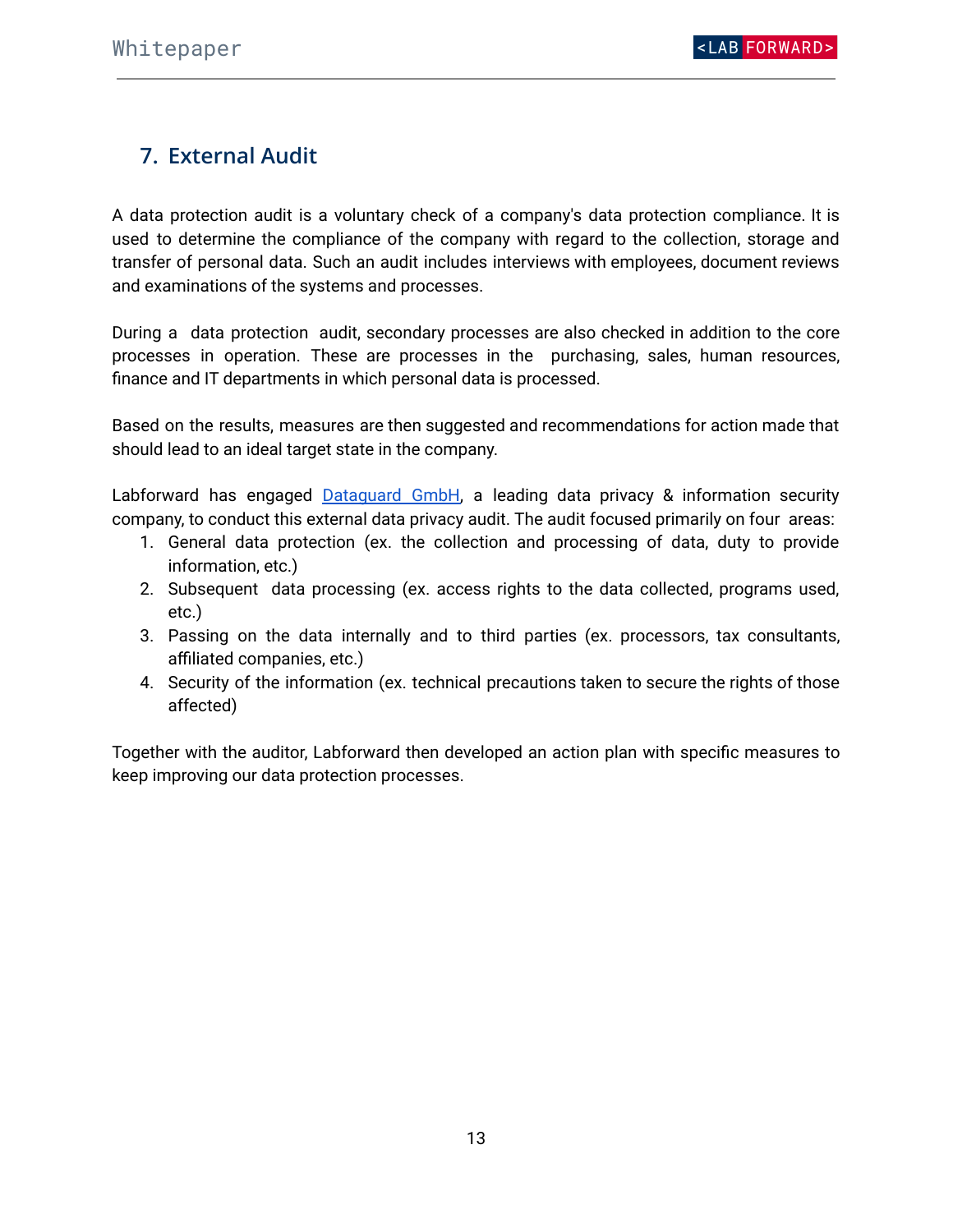# <span id="page-13-0"></span>**8. ISO 9001 Certification**

As of November 2021, Labforward is proud to be an ISO-9001 certified company. You can find a copy of our certificate [here.](https://www.labforward.io/wp-content/uploads/2022/02/2021-11-29-Labforward-ISO-9001-certificate.pdf)

What does it mean to be ISO-9001 certified, and what impact does it have on our data protection compliance? ISO 9001 is a standard that sets out the requirements for a quality management system, which in turn is a way of defining a company's processes to help it meet its objectives and ensure customer satisfaction. This includes all the important data privacy processes.

Specifically, we took the following steps to ensure data protection best practices are followed at Labforward within the context of our Quality Management System (QMS):

### **1. Creation of our QMS**

- a. Identifying and mapping out our core business processes, including those that involve personal data.
- b. Documenting all relevant policies, processes and work practices with the involvement of employees.
- c. Formally approving all documents and implementing version control.

### **2. Implementation of our QMS**

- a. Ensuring procedures are being performed as described in our documentation.
- b. Properly training employees for the tasks they are performing through our e-learning system.
- c. Creating effective reporting systems to cover inspection, testing, corrective actions, preventive actions, management review meetings, etc.
- d. Continuously monitoring the effectiveness of our processes through the use of measurable data (where possible).
- e. Reviewing and taking action to improve in the areas required.

### **3. Verifying that our QMS is effective**

- a. Conducting internal and external audits and reviewing the processes and system for compliance and effectiveness. This includes the interviewing of staff and looking at sample records.
- b. Identifying and reporting strengths and weaknesses of the management system.
- c. Taking corrective or preventive action as required.